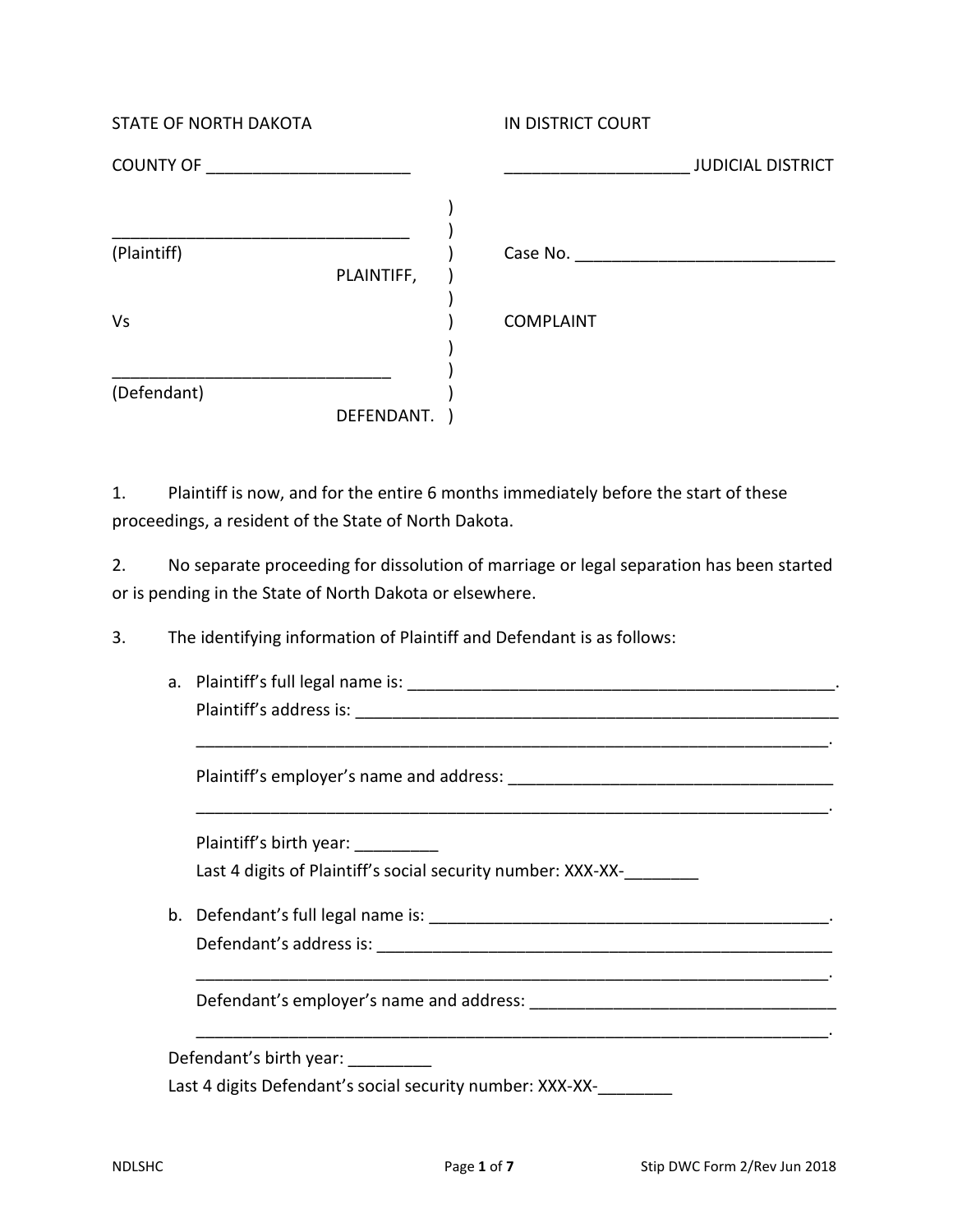4. Plaintiff and Defendant were married on the \_\_\_\_\_ day of \_\_\_\_\_\_\_\_\_\_\_\_\_\_\_\_\_\_\_\_,

\_\_\_\_\_\_\_, at \_\_\_\_\_\_\_\_\_\_\_\_\_\_\_\_\_\_\_\_\_\_\_\_\_\_(*city*), \_\_\_\_\_\_\_\_\_\_\_\_\_\_\_\_\_\_\_\_ (*state*) and ever since have been married.

5. (*Choose one*)

Neither Plaintiff nor Defendant is currently in the Armed Services of the United States of America or its allies.

**OR**

Plaintiff/ Defendant (*choose all that apply*) is currently in the Armed Services of the United States of America or its allies but is not currently deployed or notified of deployment.

6. Irreconcilable differences have arisen between Plaintiff and Defendant making the continuation of the marriage impossible.

- 7. Plaintiff and Defendant have minor children together, namely:
	- a. Minor Child's Initials: The State of Birth: Last 4 Digits of Social Security Number: XXX-XX-Address: \_\_\_\_\_\_\_\_\_\_\_\_\_\_\_\_\_\_\_\_\_\_\_\_\_\_\_\_\_\_\_\_\_\_\_\_\_\_\_\_\_\_\_\_\_\_\_\_\_\_\_\_\_\_\_\_\_\_
	- b. Minor Child's Initials: The Year of Birth: Last 4 Digits of Social Security Number: XXX-XX-Address: \_\_\_\_\_\_\_\_\_\_\_\_\_\_\_\_\_\_\_\_\_\_\_\_\_\_\_\_\_\_\_\_\_\_\_\_\_\_\_\_\_\_\_\_\_\_\_\_\_\_\_\_\_\_\_\_\_\_
	- c. Minor Child's Initials: \_\_\_\_\_\_\_\_\_\_ Year of Birth: \_\_\_\_\_\_\_\_\_ Last 4 Digits of Social Security Number: XXX-XX-Address: \_\_\_\_\_\_\_\_\_\_\_\_\_\_\_\_\_\_\_\_\_\_\_\_\_\_\_\_\_\_\_\_\_\_\_\_\_\_\_\_\_\_\_\_\_\_\_\_\_\_\_\_\_\_\_\_\_\_

Additional sheets are attached. (*Choose if applicable*)

8. It is in the best interests of the minor child(ren) that residential responsibility is granted as follows: (*choose one*)

Shared equally between the Plaintiff and the Defendant.

**OR**

Primary residential responsibility granted to the Plaintiff, subject to the Defendant's reasonable parenting time.

**OR**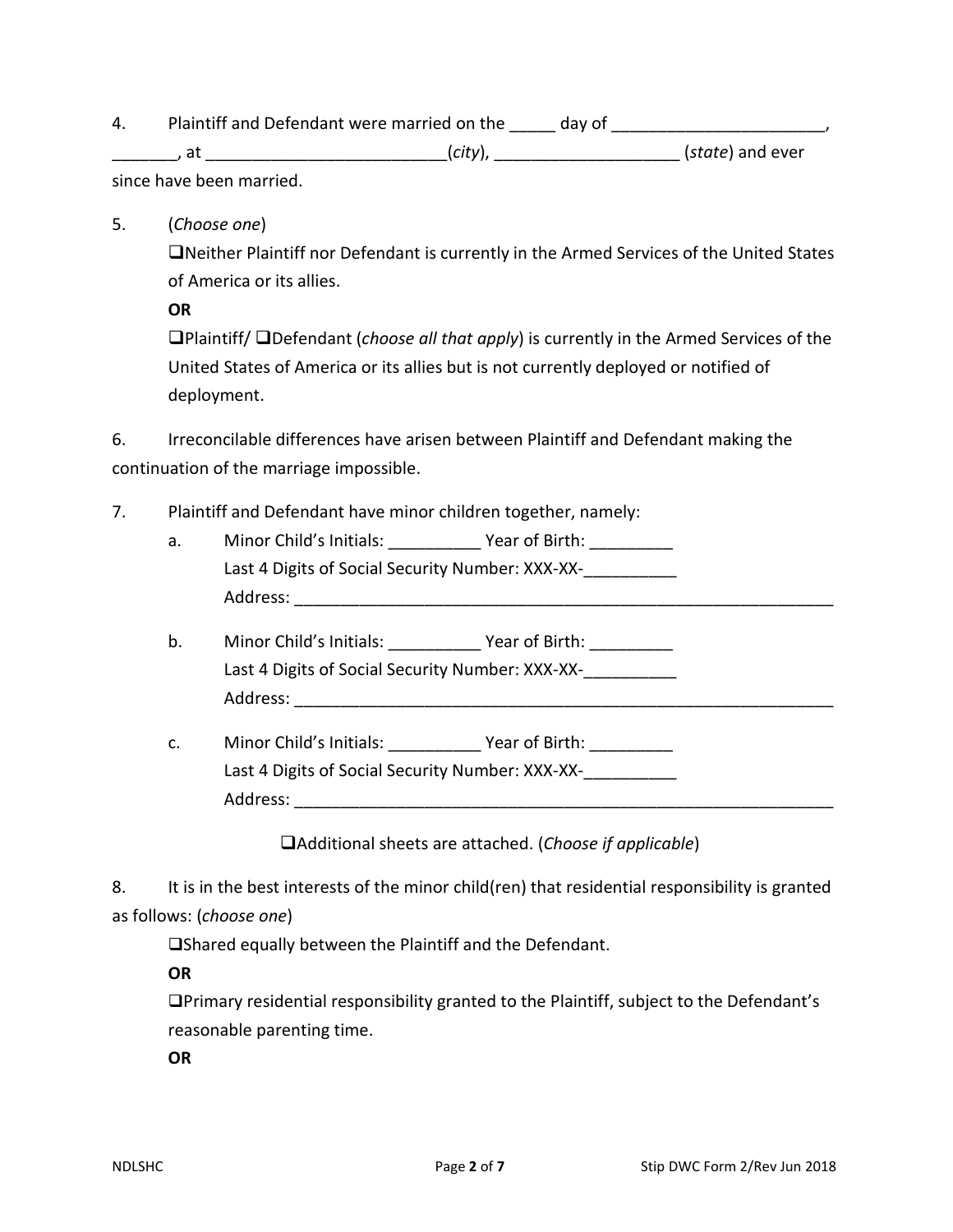Primary residential responsibility granted to the Defendant, subject to the Plaintiff's reasonable parenting time.

9. (*Choose one*)

Plaintiff/ Defendant is not pregnant. (*choose one*)

**OR**

Plaintiff/ Defendant is pregnant. (*choose one*) However, the Plaintiff/ Defendant (*choose one*) is not the father, and the child is not at issue in this proceeding.

10. This Court has jurisdiction to determine parenting rights and responsibilities and decision making of the minor child(ren) pursuant to North Dakota Century Code Section 14-14.1-12 because: (*choose one*)

 $\Box$ The child(ren) has/have lived in North Dakota with a parent or person acting as a parent for at least six consecutive months immediately before the start of this proceeding. If a child is less than six months old, the child has lived in North Dakota with a parent or person acting as a parent since their birth.

Name of parent or person acting as a parent: Relationship to child(ren):  $\Box$ 

# **OR**

 $\Box$  North Dakota was the home state of the child(ren) within six months of the start of this proceeding, and one parent continues to reside in North Dakota.

Name of parent residing in North Dakota: \_\_\_\_\_\_\_\_\_\_\_\_\_\_\_\_\_\_\_\_\_\_\_\_\_\_\_\_\_\_\_\_\_\_\_\_\_\_

11. This proceeding will affect the custody of the minor child(ren) of the marriage. The following information is required by North Dakota Century Code Section 14-14.1-20:

a. Within the past five (5) years, the child(ren) has/have lived at the following addresses:

| Child's  | Address (street, city, state, zip code) | Date | Date |
|----------|-----------------------------------------|------|------|
| Initials |                                         | From | To   |
|          |                                         |      |      |
|          |                                         |      |      |
|          |                                         |      |      |
|          |                                         |      |      |
|          |                                         |      |      |
|          |                                         |      |      |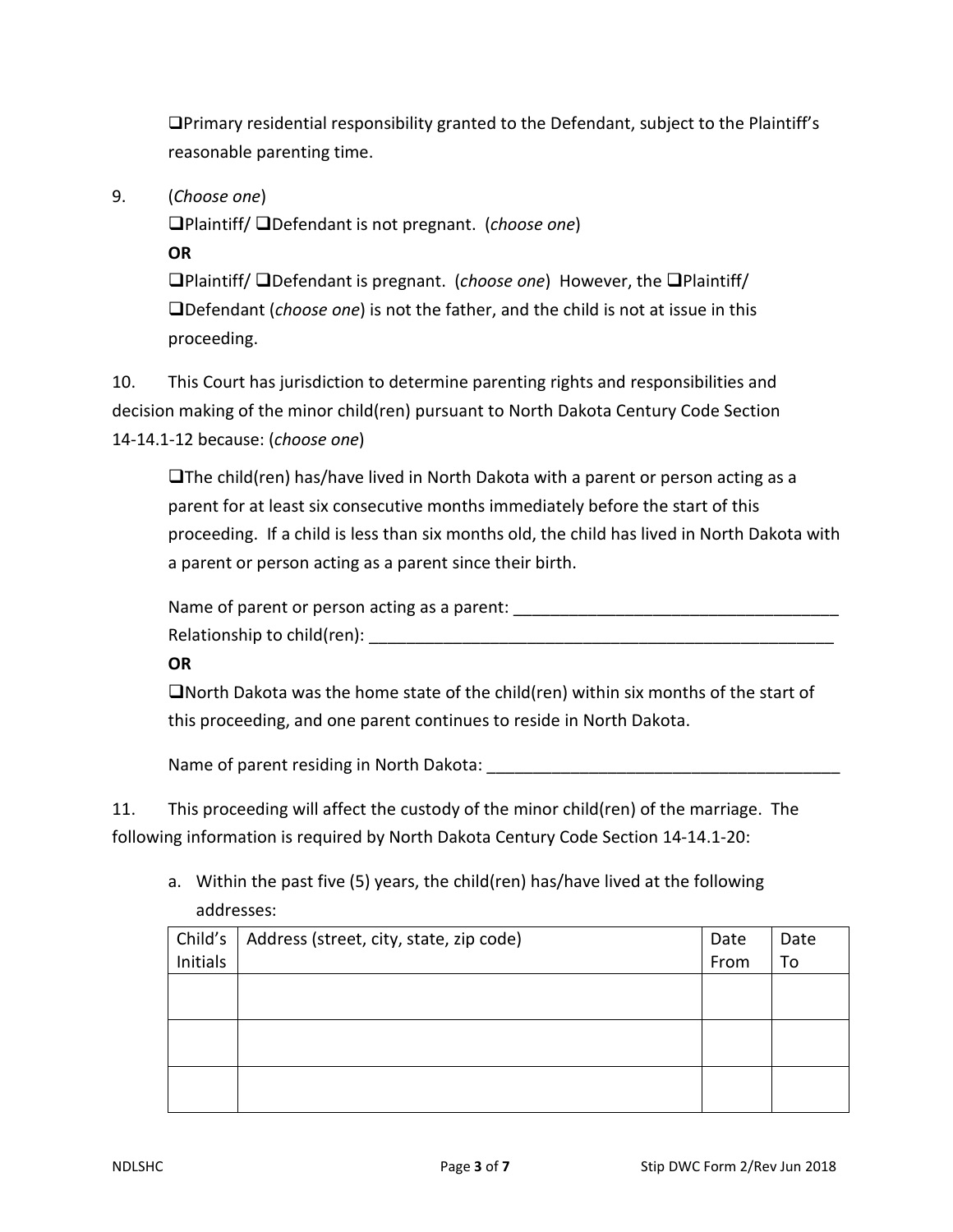b. The names and current addresses of the persons with whom the child(ren) has/have lived in the past five (5) years are as follows:

| Child's         | Name of Person(s) | Current Address (street, city, state, zip code) |
|-----------------|-------------------|-------------------------------------------------|
| <b>Initials</b> |                   |                                                 |
|                 |                   |                                                 |
|                 |                   |                                                 |
|                 |                   |                                                 |
|                 |                   |                                                 |
|                 |                   |                                                 |
|                 |                   |                                                 |

### c. (*Choose one*)

 $\Box$ Plaintiff has not participated, as a party or witness or in any other capacity, in any other proceeding concerning the custody of or visitation with the child(ren).

#### **OR**

 $\Box$ Plaintiff has participated in the following proceeding(s) concerning the child(ren) as a party or witness, or in another capacity concerning the custody of or visitation with the child(ren):

| Name of Court | State | Case Number | Date of       |
|---------------|-------|-------------|---------------|
|               |       |             | Determination |
|               |       |             |               |
|               |       |             |               |
|               |       |             |               |

# d. (*Choose one*)

Plaintiff does not know of any proceeding that could affect the current proceeding, including proceedings for enforcement and proceedings relating to domestic violence, protective orders, termination of parental rights, adoptions, neglect, abuse, deprivation, guardianship, or paternity.

#### **OR**

Plaintiff knows of the following proceeding(s) that could affect the current proceeding, including proceedings for enforcement and proceedings relating to domestic violence, protective orders, termination of parental rights, adoptions, neglect, abuse, deprivation, guardianship, or paternity.

| Name of Court | State | Case Number | Type of proceeding |
|---------------|-------|-------------|--------------------|
|               |       |             |                    |
|               |       |             |                    |
|               |       |             |                    |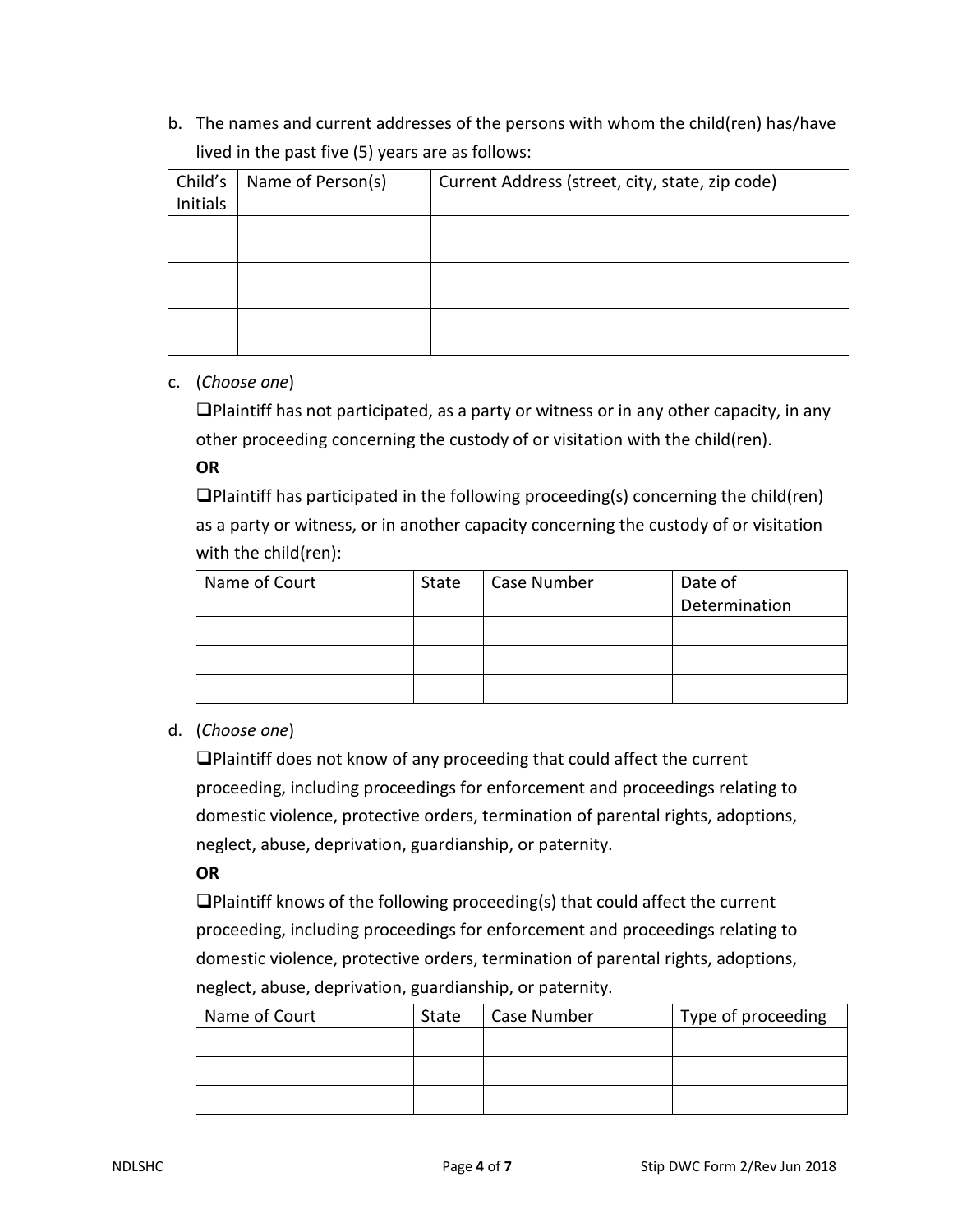e. (*Choose one*)

Plaintiff does not know of any person who is not a party to this proceeding who has physical custody of the child(ren) or claims rights of legal custody or physical custody of, or visitation with, the child(ren).

**OR**

 $\Box$ Plaintiff knows of the following person(s) who is/are not a party to this proceeding who has physical custody of the child(ren) or claims rights of legal custody of physical custody of, or visitation with, the child(ren).

| Name of Person(s) | Address (street, city, state, zip code) |
|-------------------|-----------------------------------------|
|                   |                                         |
|                   |                                         |
|                   |                                         |

Additional sheets are attached. (*Choose if applicable*)

12. (*Choose one*)

Plaintiff/ Defendant (choose one) is an able-bodied person and is able to contribute toward the support of the minor child(ren).

**OR**

 $\Box$  There is a child support order already in existence. The case number is

13. The parties are owners of property, which should be divided by the Court and an equitable portion awarded to each party.

14. The parties have accumulated a certain amount of debt throughout the marriage, which should be divided, and an equitable portion assessed to each party.

15. Plaintiff wants to restore his or her name. **No Sourch Choose one**)

# **WHEREFORE,** Plaintiff asks for judgment as follows:

\_\_\_\_\_\_\_\_\_\_\_\_\_\_\_\_\_\_\_\_\_\_\_\_\_\_\_\_\_\_\_\_.

16. The bonds of matrimony presently existing between Plaintiff and Defendant be wholly dissolved and that Plaintiff be granted an absolute decree of divorce from Defendant.

17. For residential responsibility and parenting time that serve the minor child(ren)'s best interests.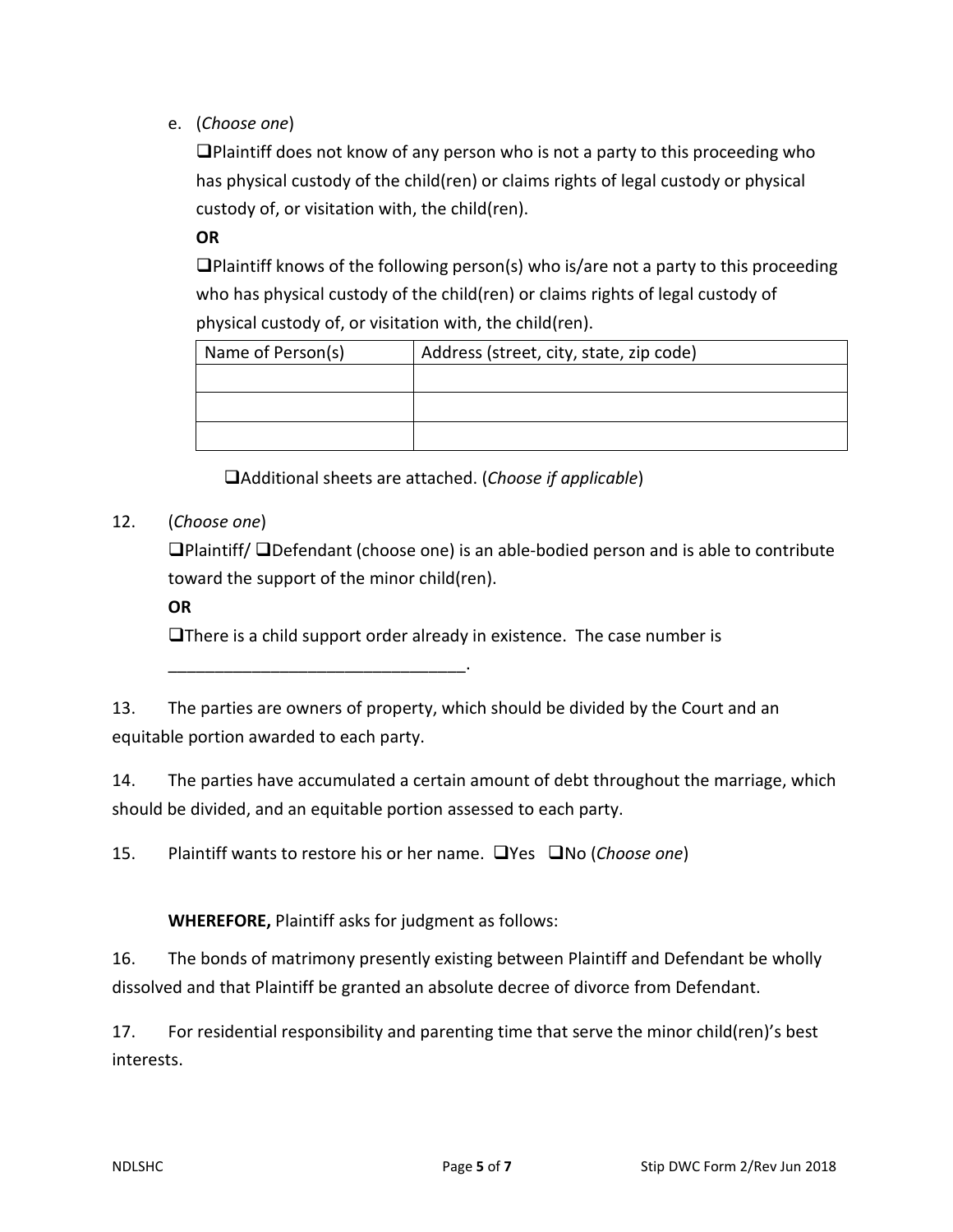18. For child support obligations, if requested above, that serve the minor child(ren)'s best interests, including those related to traditional child support, dependent medical and dental insurance coverage, and contribution to the child(ren)'s uninsured dental and medical expenses.

19. For a fair and equitable division of the assets and liabilities accumulated and incurred by the parties.

20. For such further and additional relief as this Court may deem just and proper.

Dated this \_\_\_\_\_\_ day of \_\_\_\_\_\_\_\_\_\_\_\_\_\_\_\_\_\_\_\_\_\_\_\_\_\_\_\_, 20\_\_\_\_\_\_.

*Signature of Plaintiff*

*Typed or Printed Name of Plaintiff*

*Address*

\_\_\_\_\_\_\_\_\_\_\_\_\_\_\_\_\_\_\_\_\_\_\_\_\_\_\_\_\_, \_\_\_\_\_\_\_\_ \_\_\_\_\_\_\_\_\_\_\_\_ *City State Zip Code*

\_\_\_\_\_\_\_\_\_\_\_\_\_\_\_\_\_\_\_\_\_\_\_\_\_\_\_\_\_\_\_\_\_\_\_\_\_\_\_\_\_\_\_\_\_\_\_\_\_\_\_

\_\_\_\_\_\_\_\_\_\_\_\_\_\_\_\_\_\_\_\_\_\_\_\_\_\_\_\_\_\_\_\_\_\_\_\_\_\_\_\_\_\_\_\_\_\_\_\_\_\_\_

\_\_\_\_\_\_\_\_\_\_\_\_\_\_\_\_\_\_\_\_\_\_\_\_\_\_\_\_\_\_\_\_\_\_\_\_\_\_\_\_\_\_\_\_\_\_\_\_\_\_\_

 $\overline{a}$   $\overline{a}$   $\overline{a}$   $\overline{a}$   $\overline{a}$   $\overline{a}$   $\overline{a}$   $\overline{a}$   $\overline{a}$   $\overline{a}$   $\overline{a}$   $\overline{a}$   $\overline{a}$   $\overline{a}$   $\overline{a}$   $\overline{a}$   $\overline{a}$   $\overline{a}$   $\overline{a}$   $\overline{a}$   $\overline{a}$   $\overline{a}$   $\overline{a}$   $\overline{a}$   $\overline{$ *Telephone Number*